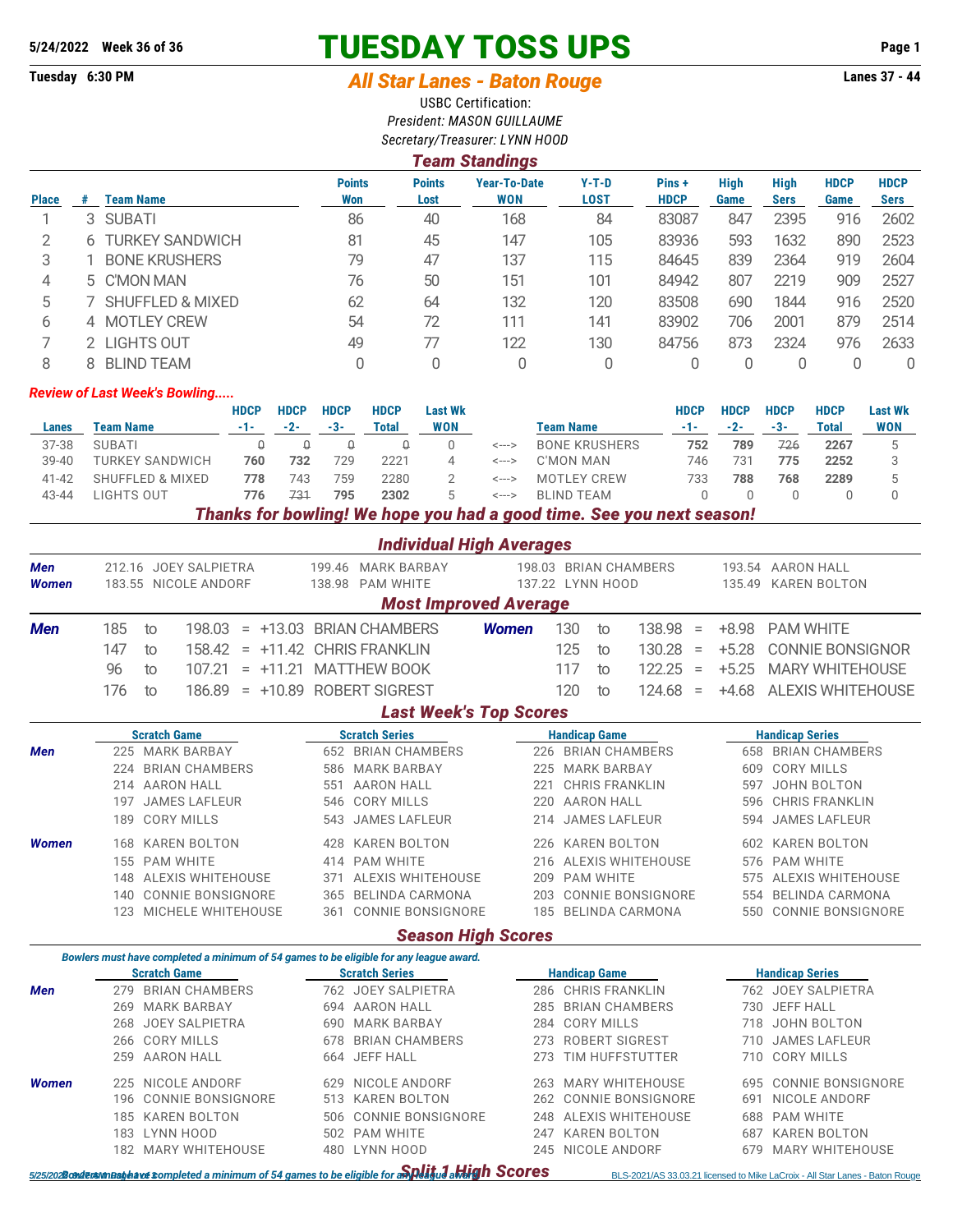**5/24/2022 Week 36 of 36 TUESDAY TOSS UPS Page 2**

### *Split 1 High Scores - Continued*

| <b>Scratch Game</b> |              |                       |     | <b>Scratch Series</b> |      | <b>Handicap Game</b>  |      | <b>Handicap Series</b> |  |  |  |  |  |
|---------------------|--------------|-----------------------|-----|-----------------------|------|-----------------------|------|------------------------|--|--|--|--|--|
| <b>Men</b>          |              | 268 JOEY SALPIETRA    |     | 748 JOEY SALPIETRA    |      | 284 CORY MILLS        | 748. | JOEY SALPIETRA         |  |  |  |  |  |
|                     |              | 266 CORY MILLS        | 694 | AARON HALL            |      | 274 CHRIS FRANKLIN    | 718  | JOHN BOLTON            |  |  |  |  |  |
|                     | 259          | AARON HALL            | 690 | <b>MARK BARBAY</b>    | 273  | <b>ROBERT SIGREST</b> | 710  | JAMES LAFLEUR          |  |  |  |  |  |
|                     | 258          | TIM HUFFSTUTTER       | 660 | TIM HUFFSTUTTER       | 273. | TIM HUFFSTUTTER       |      | 710 CORY MILLS         |  |  |  |  |  |
|                     | 257          | <b>BRIAN CHAMBERS</b> | 653 | JAMES LAFLEUR         | 271  | MIKE TAYLOR           | 703. | AARON HALL             |  |  |  |  |  |
| Women               |              | 224 NICOLE ANDORF     | 628 | NICOLE ANDORF         | 263. | MARY WHITEHOUSE       | 691  | NICOLE ANDORF          |  |  |  |  |  |
|                     |              | 196 CONNIE BONSIGNORE |     | 502 PAM WHITE         |      | 262 CONNIE BONSIGNORE |      | 688 PAM WHITE          |  |  |  |  |  |
|                     | 185          | <b>KAREN BOLTON</b>   | 481 | CONNIE BONSIGNORE     | 248  | ALEXIS WHITEHOUSE     | 677  | MARY WHITEHOUSE        |  |  |  |  |  |
|                     | 183          | LYNN HOOD             |     | 456 LYNN HOOD         | 247  | <b>KAREN BOLTON</b>   |      | 676 CONNIE BONSIGNORE  |  |  |  |  |  |
|                     | 182          | MARY WHITEHOUSE       |     | 452 KAREN BOLTON      |      | 245 NICOLE ANDORF     |      | 653 ALEXIS WHITEHOUSE  |  |  |  |  |  |
|                     | Team Rosters |                       |     |                       |      |                       |      |                        |  |  |  |  |  |

| $ID#$ Sex              |      | <b>Name</b>                     | <b>Avg HDCP</b> |              | <b>Pins Gms</b>              |             | <b>High</b><br>Game | <b>High</b><br><b>Sers</b> | <b>HDCP</b><br>Game | <b>HDCP</b><br><b>Sers</b> | <b>Weekly Over Avg</b><br>Game $Avg +/-$ | <b>Weekly Over Avg</b><br>Series Avg +/- |
|------------------------|------|---------------------------------|-----------------|--------------|------------------------------|-------------|---------------------|----------------------------|---------------------|----------------------------|------------------------------------------|------------------------------------------|
|                        |      | <b>1 - BONE KRUSHERS</b>        |                 |              |                              |             |                     |                            |                     |                            |                                          |                                          |
| 1                      | M    | <b>TIM LABARTHE</b>             | 134             | 59           | 11337                        | 84          | 179                 | 472                        | 239                 | 649                        | $134 - 135 = -1$                         | $355 - 405 = -50$                        |
| 40                     | M    | ALEX DOMINGUE                   | 205             | $\mathbf 0$  | 2468                         | 12          | 254                 | 672                        | 254                 | 672                        |                                          |                                          |
| $\mathbf{2}$           | M    | <b>BRYAN RABALAIS</b>           | 128             | 64           | 5380                         | 42          | 191                 | 463                        | 259                 | 667                        |                                          |                                          |
| $\overline{4}$         | M    | <b>MASON GUILLAUME</b>          | 178             | 19           | 17003                        | 95          | 242                 | 644                        | 260                 | 704                        | $182 - 179 = 3$                          | $480 - 537 = -57$                        |
| 3                      | M    | <b>BRIAN CHAMBERS</b>           | 198             | $\mathbf{1}$ | 21387                        | 108         | 279                 | 678                        | 285                 | 687                        | $224 - 197 = 27$                         | $652 - 591 = 61$                         |
| 2 - LIGHTS OUT         |      |                                 |                 |              |                              |             |                     |                            |                     |                            |                                          |                                          |
| 5                      | W    | BELINDA CARMONA                 | 128             | 64           | 12381                        | 96          | 173                 | 460                        | 237                 | 655                        | $122 - 129 = -7$                         | $365 - 387 = -22$                        |
| 6                      | M    | <b>MARK BARBAY</b>              | 199             | 0            | 16755                        | 84          | 269                 | 690                        | 269                 | 702                        | $225 - 199 = 26$                         | $586 - 597 = -11$                        |
| 7                      | M    | <b>JAMES LAFLEUR</b>            | 181             | 17           | 17963                        | 99          | 255                 | 653                        | 272                 | 710                        | $197 - 181 = 16$                         | $543 - 543=0$                            |
| 8                      | M    | <b>ROBERT SIGREST</b>           | 186             | 12           | 14017                        | 75          | 255                 | 640                        | 273                 | 695                        |                                          |                                          |
| 39                     | M    | JASON DEBENEDETTO               | bk211           | $\mathbf 0$  | 581                          | 3           | 207                 | 581                        | 207                 | 581                        |                                          |                                          |
| 3 - SUBATI             |      |                                 |                 |              |                              |             |                     |                            |                     |                            |                                          |                                          |
| 9                      | W    | NICOLE ANDORF                   | 183             | 15           | 16887                        | 92          | 225                 | 629                        | 245                 | 691                        |                                          |                                          |
| 10                     | M    | <b>BRIAN KING</b>               | 150             | 45           | 15003                        | 100         | 199                 | 540                        | 247                 | 681                        |                                          |                                          |
| 11                     | M    | TIM HUFFSTUTTER                 | 193             | 6            | 17009                        | 88          | 258                 | 660                        | 273                 | 690                        |                                          |                                          |
| 12                     | M    | <b>JOEY SALPIETRA</b>           | 212             | $\mathbf 0$  | 17397                        | 82          | 268                 | 762                        | 268                 | 762                        |                                          |                                          |
| 36                     | M    | <b>JIMMY SALPEITRA</b>          | 148             | 46           | 6256                         | 42          | 204                 | 507                        | 231                 | 643                        |                                          |                                          |
| <b>4 - MOTLEY CREW</b> |      |                                 |                 |              |                              |             |                     |                            |                     |                            |                                          |                                          |
|                        | W    | <b>CONNIE BONSIGNORE</b>        |                 |              | 12116                        |             | 196                 |                            |                     | 695                        | $140 - 130 = 10$                         | $361 - 390 = -29$                        |
| 14                     |      |                                 | 130             | 63           |                              | 93          |                     | 506                        | 262                 |                            |                                          |                                          |
| 13                     | W    | <b>KAREN BOLTON</b>             | 135             | 58           | 14226                        | 105         | 185                 | 513                        | 247                 | 687                        | $168 - 135 = 33$                         | $428 - 405 = 23$                         |
| 16                     | M    | <b>JOHN BOLTON</b>              | 171             | 26           | 18022                        | 105         | 243                 | 649                        | 266                 | 718                        | $180 - 171 = 9$                          | $519 - 513 = 6$                          |
| 15                     | M    | <b>MIKE TAYLOR</b>              | 172             | 25           | 12937                        | 75          | 245                 | 621                        | 272                 | 702                        | $181 - 173 = 8$                          | $468 - 519 = -51$                        |
| 5 - C'MON MAN          |      |                                 |                 |              |                              |             |                     |                            |                     |                            |                                          |                                          |
| 17                     | M    | <b>ANTHONY HAMPTON</b>          | 159             | 36           | 13419                        | 84          | 222                 | 582                        | 261                 | 699                        | $168 - 160 = 8$                          | $459 - 480 = -21$                        |
| 18                     | M    | <b>CHRIS FRANKLIN</b>           | 158             | 37           | 17109                        | 108         | 248                 | 569                        | 286                 | 701                        | 184 - 158 = 26                           | $485 - 474 = 11$                         |
| 19                     | M    | <b>AARON HALL</b>               | 193             | 6            | 20902                        | 108         | 259                 | 694                        | 263                 | 703                        | 214 - 193=21                             | $551 - 579 = -28$                        |
| 20                     | M    | <b>JEFF HALL</b>                | 175             | 22           | 18069                        | 103         | 246                 | 664                        | 268                 | 730                        | $159 - 176 = -17$                        | $457 - 528 = -71$                        |
| 37                     | M    | <b>DARRINNIA PIERCE</b>         | 83              | 105          | 1001                         | 12          | 110                 | 283                        | 221                 | 622                        |                                          |                                          |
|                        |      | <b>6 - TURKEY SANDWICH</b>      |                 |              |                              |             |                     |                            |                     |                            |                                          |                                          |
| 35                     | M    | <b>MATTHEW BOOK</b>             | 107             | 83           | 9113                         | 85          | 158                 | 397                        | 246                 | 679                        | $109 - 107 = 2$                          | $308 - 321 = -13$                        |
| 22                     | W    | <b>MARY WHITEHOUSE</b>          | 122             | 70           | 10269                        | 84          | 182                 | 460                        | 263                 | 679                        |                                          |                                          |
| 23                     | W    | ALEXIS WHITEHOUSE               | 124             | 68           | 13091                        | 105         | 174                 | 451                        | 248                 | 661                        | $148 - 124 = 24$                         | $371 - 372 = -1$                         |
| 24                     | W    | MICHELE WHITEHOUSE              | 132             | 61           | 14288                        | 108         | 176                 | 447                        | 238                 | 642                        | $123 - 132 = -9$                         | $360 - 396 = -36$                        |
|                        |      | <b>7 - SHUFFLED &amp; MIXED</b> |                 |              |                              |             |                     |                            |                     |                            |                                          |                                          |
| 33                     | W    | <b>COLLEEN CROSS</b>            | 128             | 64           | 11909                        | 93          | 171                 | 443                        | 238                 | 638                        |                                          |                                          |
| 26                     | W    | LYNN HOOD                       | 137             | 56           | 8096                         | 59          | 183                 | 480                        | 243                 | 651                        |                                          |                                          |
| 27                     | W    | <b>PAM WHITE</b>                | 138             | 55           | 14176                        | 102         | 178                 | 502                        | 234                 | 688                        | $155 - 139 = 16$                         | $414 - 417 = -3$                         |
| 28                     | M    | <b>CORY MILLS</b>               | 176             | 21           | 17502                        |             | 99 266              | 647                        | 284                 | 710                        | 189 - 176=13                             | $546 - 528 = 18$                         |
|                        | 25 W | <b>LESLIE MILLS</b>             | 101             | 89           | 1529                         |             | 15 135              | 362                        | 230                 | 647                        |                                          |                                          |
| 8 - BLIND TEAM         |      |                                 |                 |              |                              |             |                     |                            |                     |                            |                                          |                                          |
| 29                     | M    | VACANT                          | 120             | 72           | 0                            | 0           | 0                   | 0                          |                     |                            |                                          |                                          |
| 30                     | M    | VACANT                          | 120             | 72           | $\Omega$                     | $\mathbf 0$ | 0                   | 0                          |                     |                            |                                          |                                          |
| 31                     | M    | VACANT                          | 120             | 72           | $\mathbf{0}$                 | $\mathbf 0$ | $\Omega$            | $\overline{0}$             |                     |                            |                                          |                                          |
| 32                     | M    | VACANT                          | 120             | 72           | $\mathbf{0}$                 | 0           | $\Omega$            | $\mathbf{0}$               |                     |                            |                                          |                                          |
|                        |      |                                 |                 |              | <b>Temporary Substitutes</b> |             |                     |                            |                     |                            |                                          |                                          |
|                        |      |                                 |                 |              |                              |             |                     |                            |                     |                            |                                          |                                          |